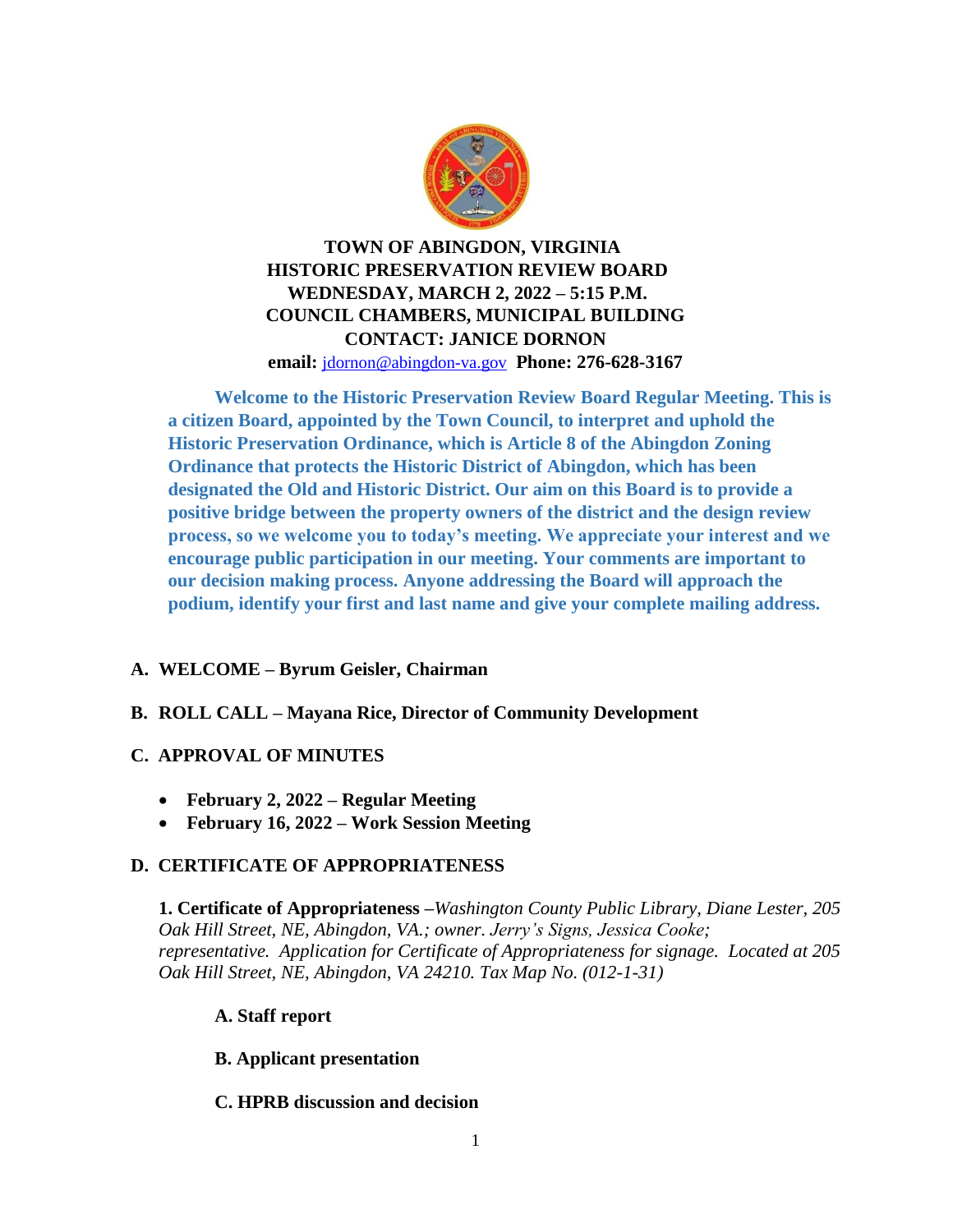**2. Certificate of Appropriateness –***New Loyd, 158 East Main Street, Abingdon, VA.; owner. Matthew Bundy; representative. Application for Certificate of Appropriateness for 2 nd story addition. Located at 158 East Main Street, Abingdon, VA 24210. Tax Map No. (013-1-113)*

**A. Staff report** 

**B. Applicant presentation** 

**C. HPRB discussion and decision** 

**3. Certificate of Appropriateness –***Kenton Thompson, 301 Valley Street, NE, Abingdon, VA.; owner. Matthew Bundy; representative. Application for Certificate for garage addition, front porch extension, and attic buildout. Located at 301 Valley Street, NE, Abingdon, VA 24210. Tax Map No. (013-1-21)*

**A. Staff report** 

**B. Applicant presentation** 

**C. HPRB discussion and decision** 

**4. Certificate of Appropriateness –***Daris M. Clifton, 131 East Main Street, Abingdon, VA.; owner. Peyton Boyd; representative. Application for Certificate of Appropriateness for 15 x 25 garage. Located at 131 East Main Street, Abingdon, VA 24210. Tax Map No. (012-1-91)*

**A. Staff report** 

**B. Applicant presentation** 

**C. HPRB discussion and decision** 

### **E. PUBLIC COMMENTS**

### **F. DISCUSSION**

### **G. BUSINESS/MATTERS NOT ON THE AGENDA**

### **H. ADJOURNMENT**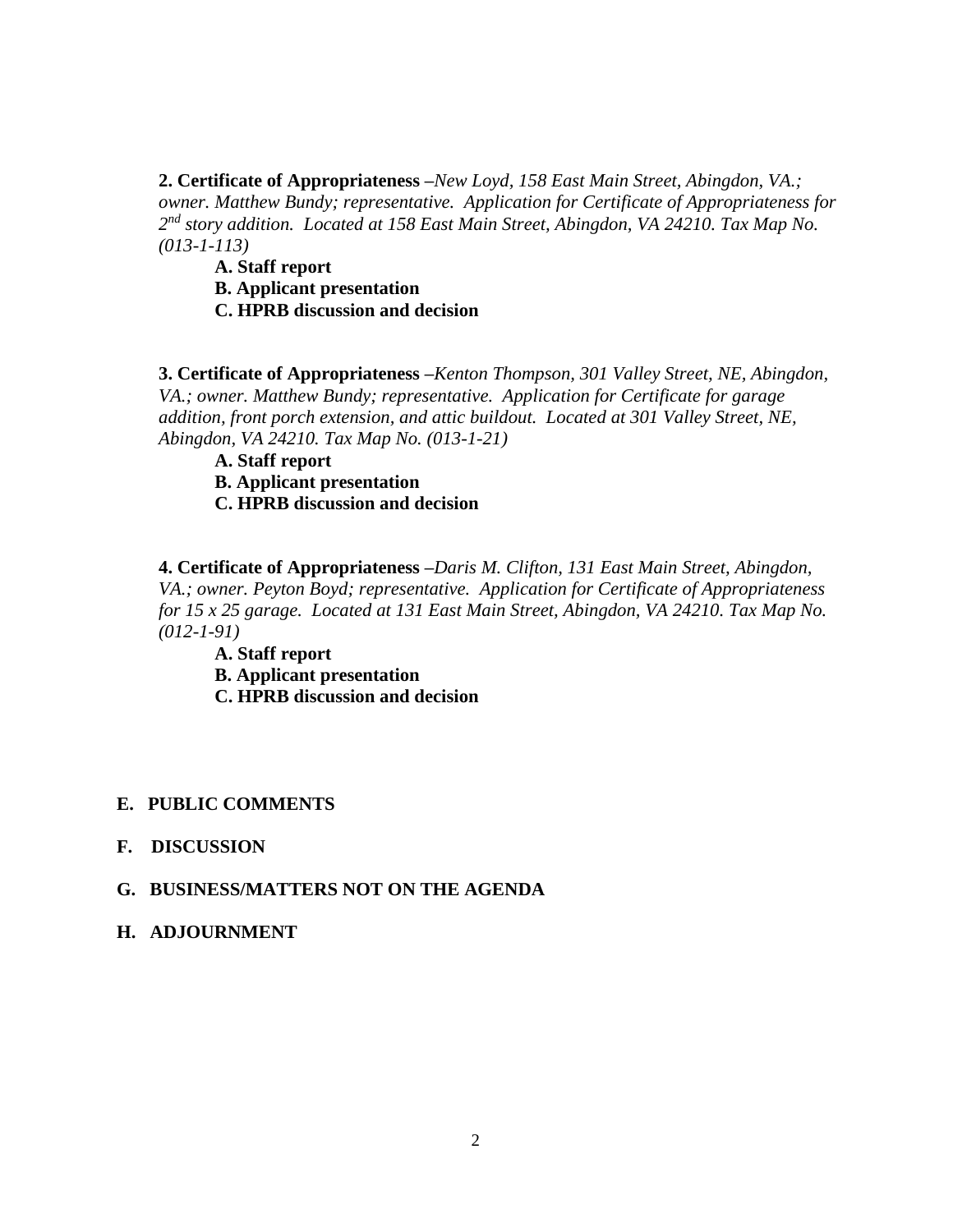#### HPRB Working Agend**a:**

Items on the agenda:

# **1. CALL TO ORDER**



### **2. APPROVAL OF MINUTES:**

- **February 2, 2022 – Regular Meeting**
- **February 16, 2022 – Work Session Meeting**

Request from Staff: Staff requests approval of minutes of the Regular Meeting on February 2, 2022, and the Work Session Meeting on February 16, 2022, of the Historic Preservation Review Board as presented.

 $\Box$ 

 $\Box$ 

## February 2, 2022, Regular Meeting:

- i. Motion:
- ii. Second:
- iii. VOTE:

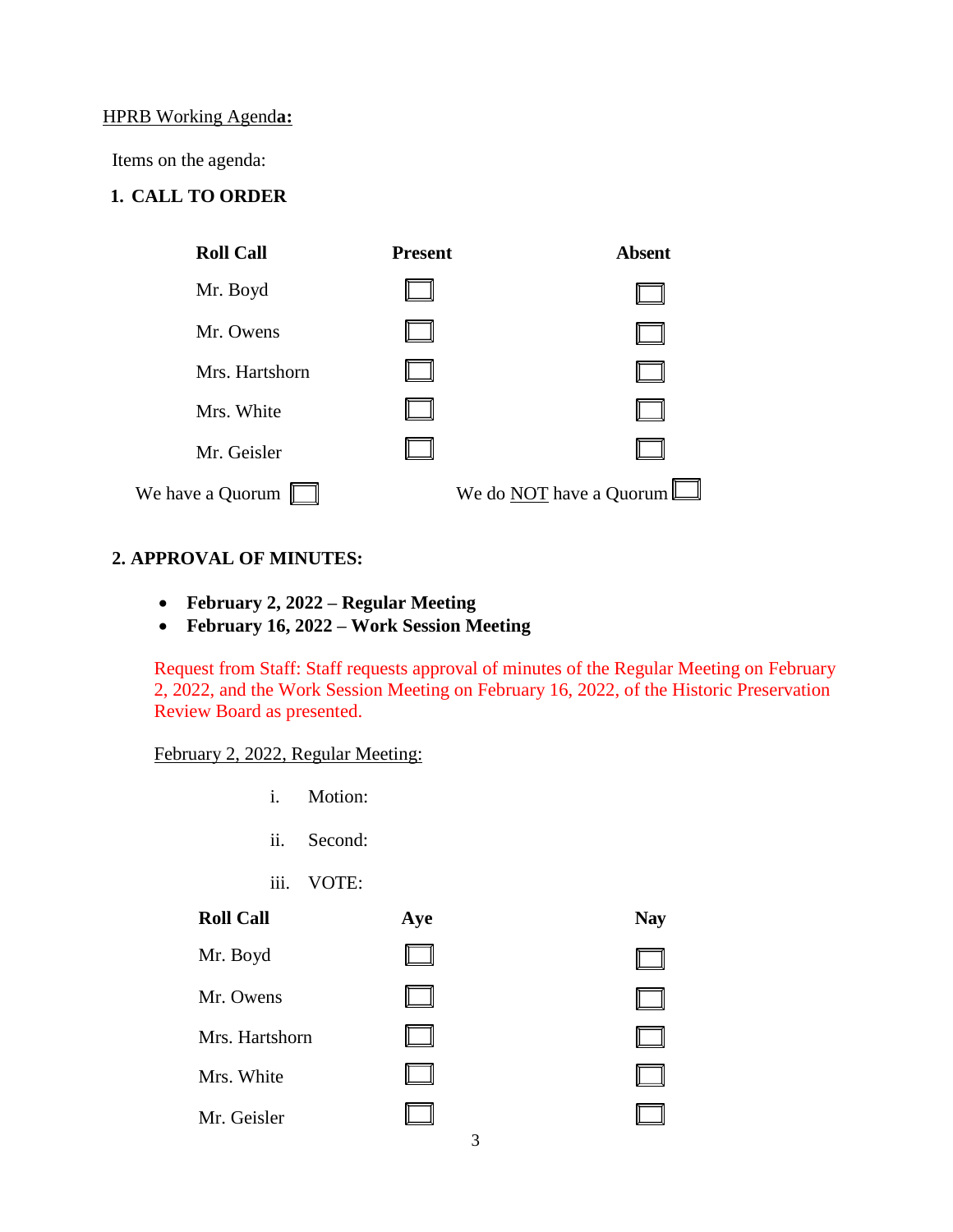### February 16, 2022 Work Session Meeting:

- i. Motion:
- ii. Second:
- iii. VOTE:

| <b>Roll Call</b> | Aye | <b>Nay</b> |
|------------------|-----|------------|
| Mr. Boyd         |     |            |
| Mr. Owens        |     |            |
| Mrs. Hartshorn   |     |            |
| Mrs. White       |     |            |
| Mr. Geisler      |     |            |

# **3. CERTIFICATE OF APPROPRIATENESS**

**1. Certificate of Appropriateness –***Washington County Public Library, Diane Lester, 205 Oak Hill Street, NE, Abingdon, VA.; owner. Jerry's Signs, Jessica Cooke; representative. Application for Certificate of Appropriateness for signage. Located at 205 Oak Hill Street, NE, Abingdon, VA 24210. Tax Map No. (012-1-31)*

## **A. Staff report**

## **B. Applicant presentation**

## **C. HPRB discussion and decision**

Staff recommendation: See the staff report provided for additional information. Staff recommends approval.

- i. Motion:
- ii. Second:
- iii. VOTE: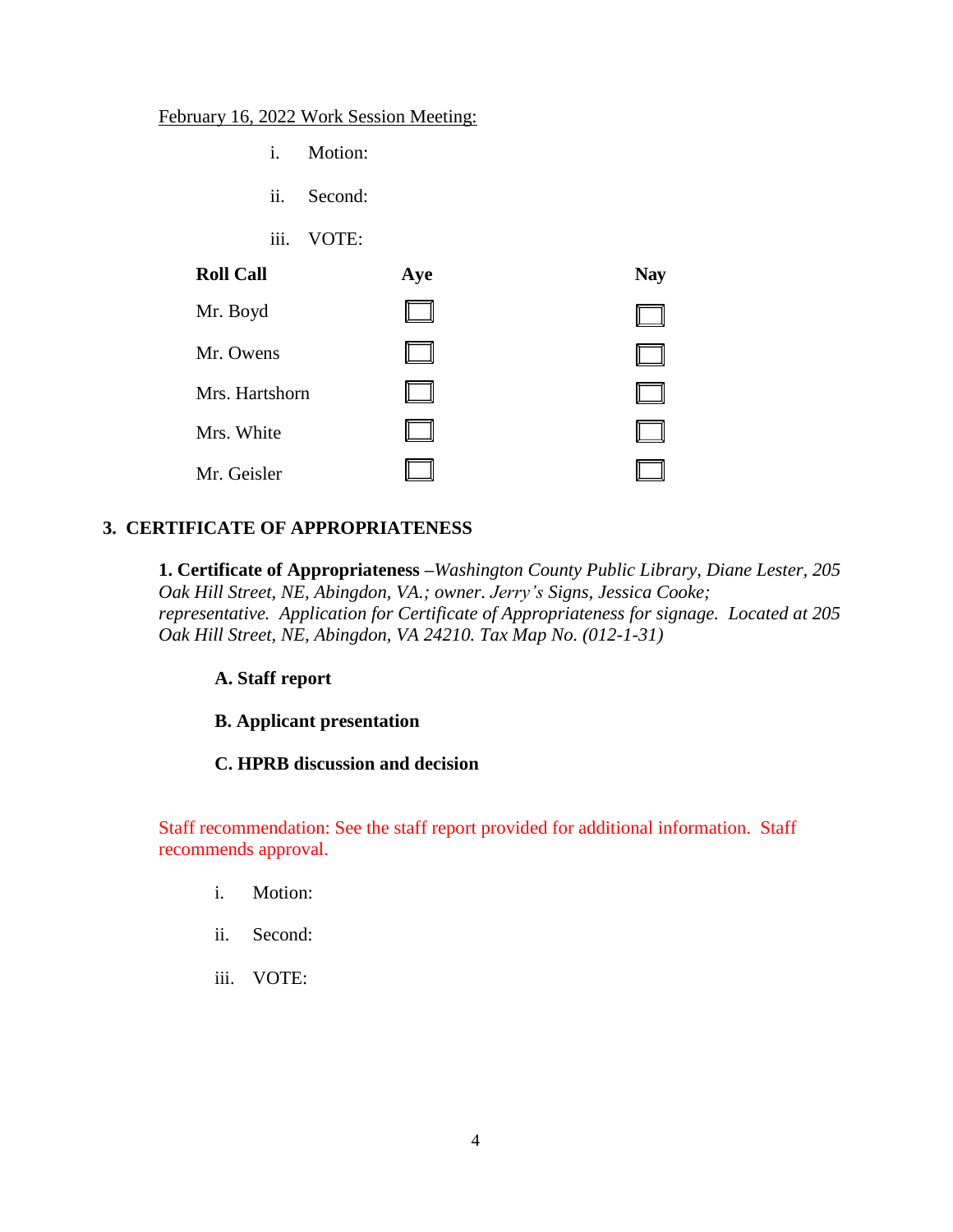| Mr. Boyd       |  |
|----------------|--|
| Mr. Owens      |  |
| Mrs. Hartshorn |  |
| Mrs. White     |  |
| Mr. Geisler    |  |

**2. Certificate of Appropriateness –***New Loyd, 158 East Main Street, Abingdon, VA.; owner. Matthew Bundy; representative. Application for Certificate of Appropriateness for 2 nd story addition. Located at 158 East Main Street, Abingdon, VA 24210. Tax Map No. (013-1-113)*

### **A. Staff report**

# **B. Applicant presentation**

## **C. HPRB discussion and decision**

Staff recommendation: See the staff report provided for additional information. Staff recommends approval.

- i. Motion:
- ii. Second:
- iii. VOTE:

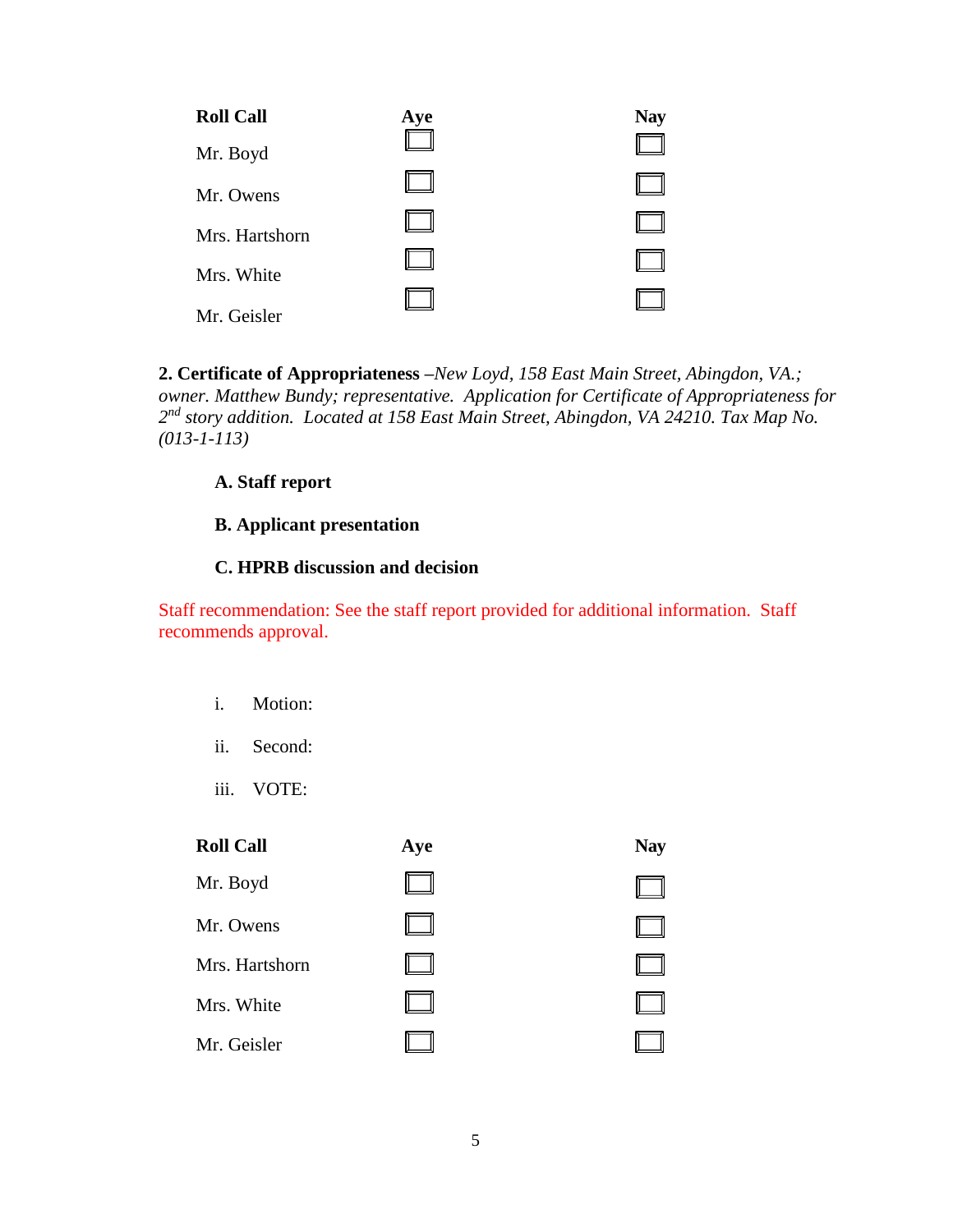**3. Certificate of Appropriateness –***Kenton Thompson, 301 Valley Street, NE, Abingdon, VA.; owner. Matthew Bundy; representative. Application for Certificate for garage addition, front porch extension, and attic buildout. Located at 301 Valley Street, NE, Abingdon, VA 24210. Tax Map No. (013-1-21)*

#### **A. Staff report**

#### **B. Applicant presentation**

#### **C. HPRB discussion and decision**

Staff recommendation: See the staff report provided for additional information. Staff recommends approval.

- i. Motion:
- ii. Second:
- iii. VOTE:

| <b>Roll Call</b> | Aye | <b>Nay</b> |
|------------------|-----|------------|
| Mr. Boyd         |     |            |
| Mr. Owens        |     |            |
| Mrs. Hartshorn   |     |            |
| Mrs. White       |     |            |
| Mr. Geisler      |     |            |

**4. Certificate of Appropriateness –***Daris M. Clifton, 131 East Main Street, Abingdon, VA.; owner. Peyton Boyd; representative. Application for Certificate of Appropriateness for 15 x 25 garage. Located at 131 East Main Street, Abingdon, VA 24210. Tax Map No. (012-1-91)*

### **A. Staff report**

#### **B. Applicant presentation**

### **C. HPRB discussion and decision**

Staff recommendation: See the staff report provided for additional information. Staff recommends approval.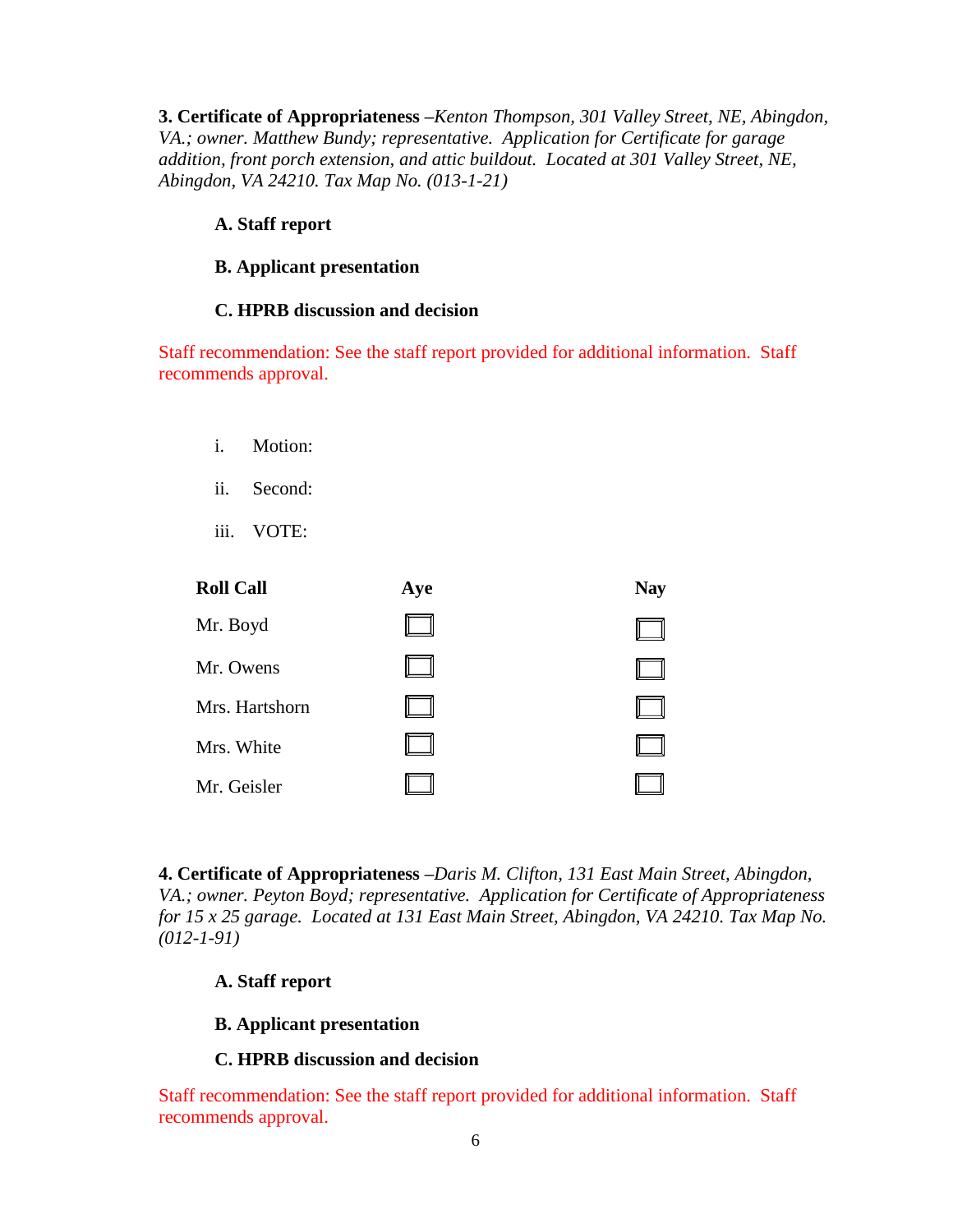- i. Motion:
- ii. Second:
- iii. VOTE:



**4. PUBLIC COMMENTS:** This portion of the meeting limited to a maximum of 3 minutes per speaker.

# **5. DISCUSSION**

## **6. BUSINESS/MATTERS NOT ON THE AGENDA**

## **7. ADJOURNMENT**

- i. Motion:
- ii. Second:
- iii. VOTE: